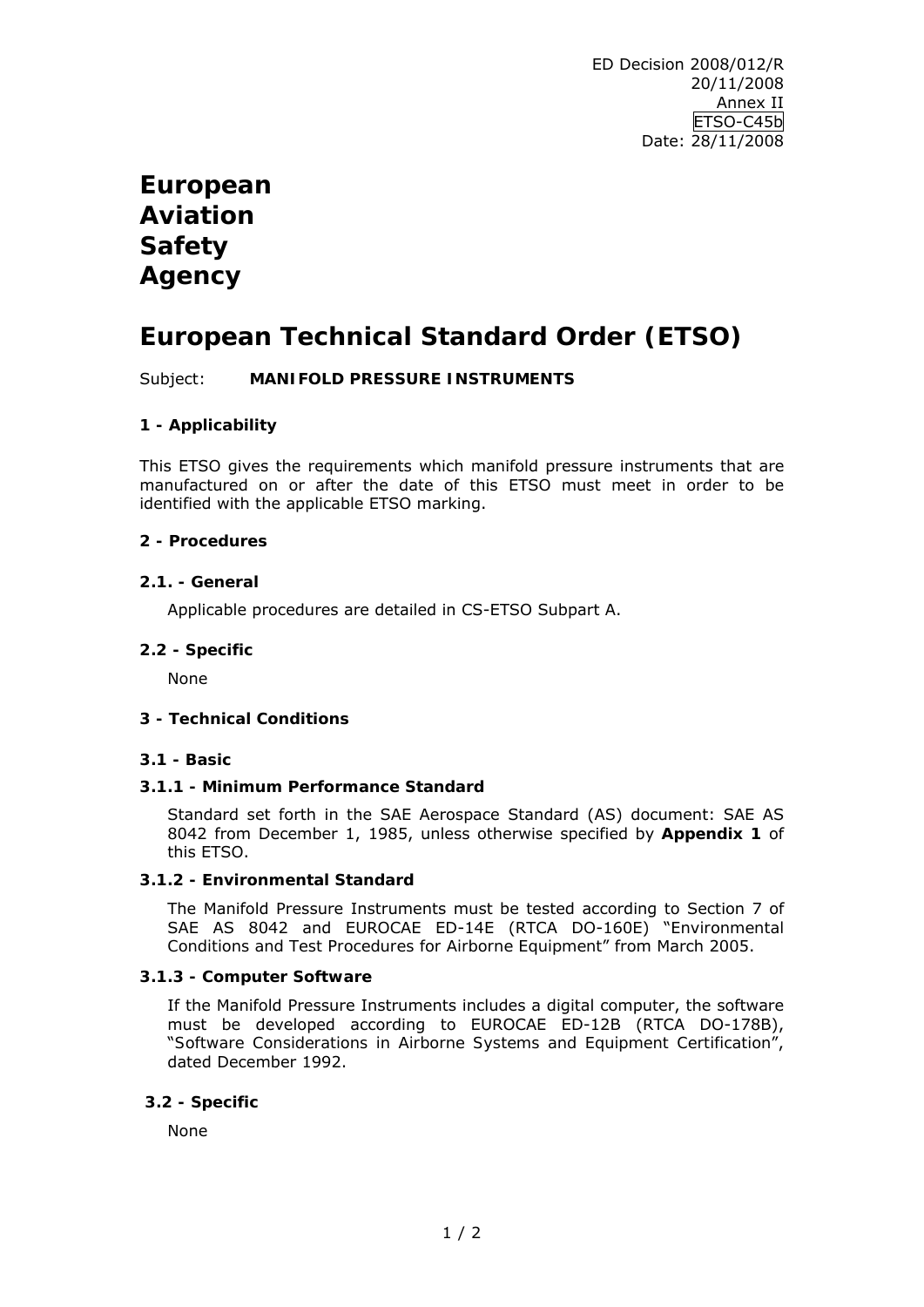## **4 - Marking**

## **4.1 - General**

Marking is detailed in CS-ETSO Subpart A, paragraph 1.2.

## **4.2 - Specific**

None

### **5 - Availability of Referenced Document**

See CS-ETSO Subpart A paragraph 3.